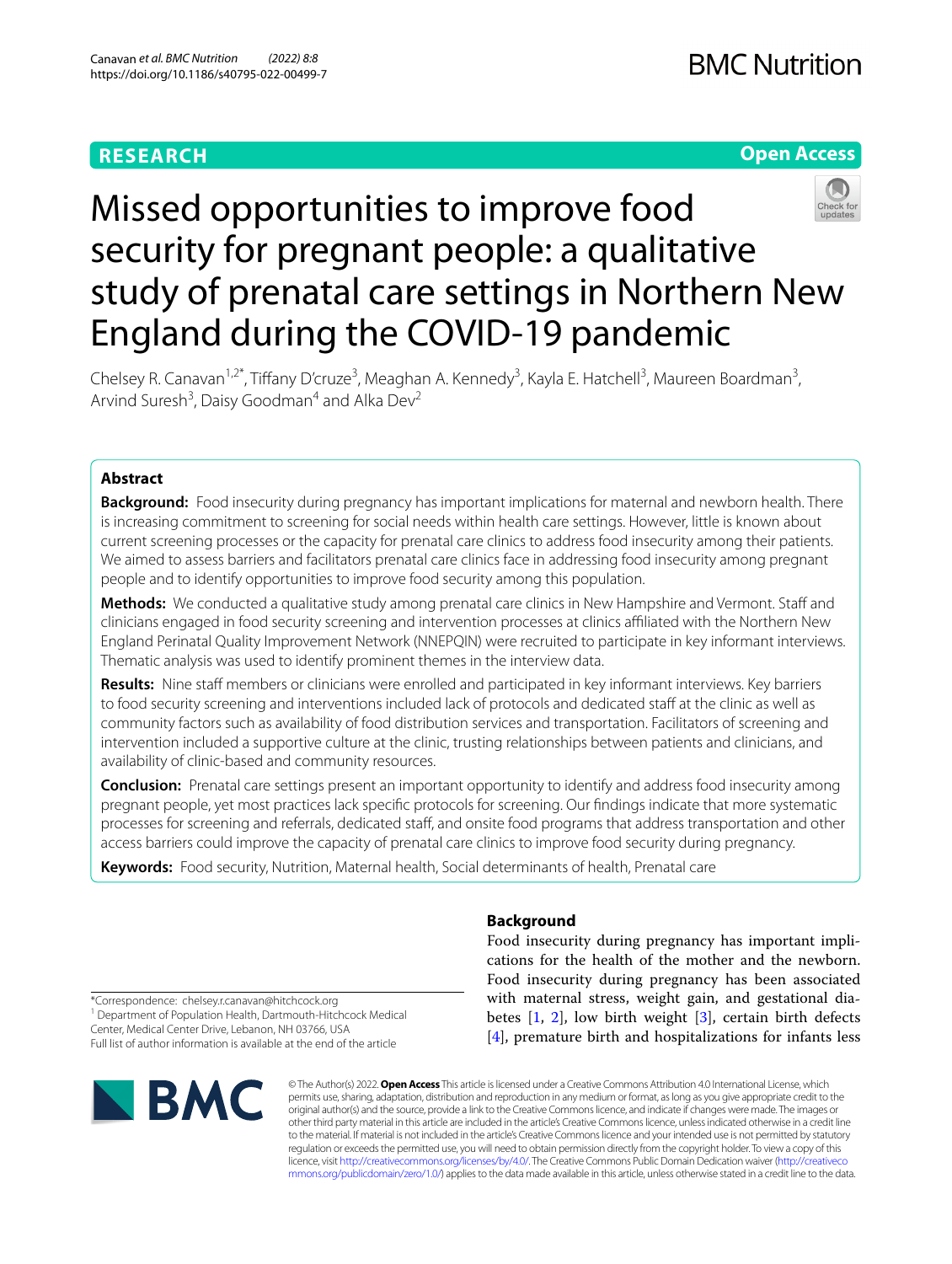than 6 months of age [[5](#page-8-4)], and inadequate infant feeding practices [[6\]](#page-8-5). Food insecurity can impact dietary quality during pregnancy, which also contributes to negative maternal health and birth outcomes [\[7](#page-8-6)[–9\]](#page-8-7). Due to the central role of maternal nutrition during pregnancy, food insecurity as well as dietary quality can have long term consequences for child growth and development [[10\]](#page-8-8).

There is a critical need to understand how to best screen for and address social risk factors—including food, housing, transportation, and other factors  $[11]$  $[11]$ within health care settings generally  $[12]$  $[12]$ . This is particularly important in prenatal care settings, given mounting evidence that supports interventions to reduce risk factors such as food insecurity [\[13](#page-8-11)]. Screening for food insecurity during prenatal care visits identifes those at-risk and provides an early opportunity for intervention to support the health of mother and child [[5](#page-8-4)]. Health care settings and their staff can help address food needs among patients by implementing evidence-based screening approaches, referring to community-based resources, connecting patients to public nutrition assistance programs, and providing onsite food and nutrition support [[14\]](#page-8-12).

Before the COVID-19 pandemic, food insecurity impacted one in 10 households in the United States, with higher rates among rural households and those with children. Among rural households, 12.1% experienced food insecurity in 2019 compared to 10.3% in urban areas. At the state level, 6.6% of New Hampshire households and 9.6% of Vermont households were food insecure in 2019. [[15\]](#page-8-13) The COVID-19 pandemic exacerbated food insecurity across the country [\[16](#page-8-14)]. Preliminary estimates from New England states showed much higher rates during the pandemic: for example, between 18.7–29.0% in Vermont and 34.1% in Maine [\[17](#page-8-15)].

Northern New England has among the highest rates of 'at least adequate prenatal care' in the country (90.9% in VT, 87.1% in ME, and 84.9% in NH) [\[18\]](#page-8-16). Identifying pregnant people in food insecure households provides a unique opportunity to connect them with the Supplemental Nutrition Assistance Program for Women, Infants, and Children (WIC). Other interventions should be considered as well. For example, food prescription programs can link patients to nutrition support programs either onsite at the clinic or offsite through a community partnership [\[19\]](#page-8-17). Group prenatal care that emphasizes nutrition education has been shown to improve food security status compared to individual care [\[20](#page-8-18)].

However, there is limited evidence about the implementation of food security screening within prenatal care settings or the capacity for clinics to address food insecurity among their patients. We aimed to assess barriers and facilitators prenatal care clinics face in addressing food insecurity among pregnant people in northern New England. These findings can help to identify opportunities to improve food security among pregnant people in this region.

# **Methods**

We conducted a qualitative study using key informant interviews among staff and clinicians at prenatal care clinics within the Northern New England Perinatal Quality Improvement Network (NNEPQIN). NNEPQIN is a voluntary consortium of approximately 50 hospitals, outpatient clinics, and other organizations involved in perinatal care in ME, NH, and VT convened to improve the rapid dissemination of evidence-based practices in prenatal, intrapartum, and newborn care. Northern New England is a predominantly rural area with small urban centers throughout.

The qualitative findings reported here are a component of a mixed methods study on food security procedures in NNEPQIN practices. A clinician or staff member engaged in each clinic's food security work was invited to participate in a brief survey about food security (quantitative data are not presented due to small sample size). Recruitment was conducted via a network wide email and direct email outreach to network members. Survey participants were asked to indicate their interest in participating in a key informant interview and were subsequently invited to complete an interview. Key informant interview participants received a \$50 gift card.

A semi-structured interview guide developed by the research team was used to explore barriers and facilitators to screening for and addressing food insecurity among pregnant and postpartum patients. Interviews lasted 30–60 min and were conducted by trained members of the research team over the phone, audio recorded, and transcribed verbatim for analysis.

Qualitative data were analyzed with Dedoose 8.3.47 software  $[21]$ . Thematic coding was used to identify relevant excerpts in the data. The research team developed a preliminary codebook of a priori codes based on literature review, content covered in quantitative surveys, and observations from interviews. The codebook was modifed, and emergent codes were added based on consensus conversation as coding progressed. Each interview was independently coded by two research team members who then worked in pairs to reach complete agreement on fnal code application. For the most frequently used codes (used 10 times or more), excerpts were extracted and reviewed to identify major themes. Three researchers reviewed the coded data to identify major themes and through an iterative process came to consensus on fnal themes. For each thematic area, illustrative excerpts were selected.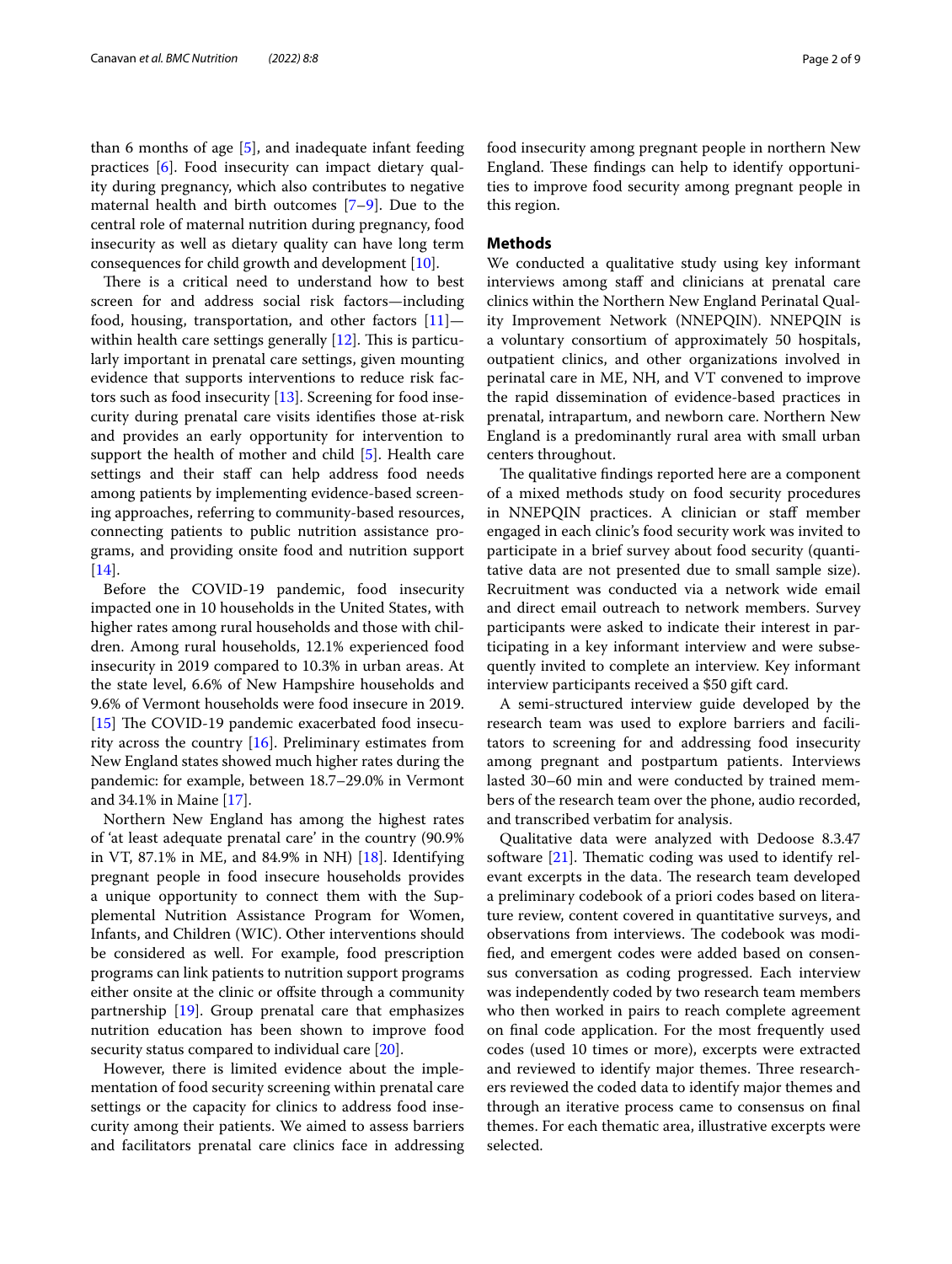<span id="page-2-0"></span>**Table 1** Key informant interview participant characteristics  $(n=9)$ 

| Characteristic                                                        | n              |
|-----------------------------------------------------------------------|----------------|
| <b>Respondent Type</b>                                                |                |
| Provider (i.e. physician, nurse practitioner, or physician assistant) | $\overline{2}$ |
| Clinical Nurse (RN, LPN)                                              | 3              |
| Care coordinator                                                      | 1              |
| Social worker                                                         | $\overline{2}$ |
| Resource specialist or community health worker                        | 1              |
| <b>Practice Type</b>                                                  |                |
| Hospital-affiliated                                                   | 7              |
| Federally Qualified Health Center (FQHC)                              | 2              |
| <b>Practice Location</b>                                              |                |
| Rural                                                                 | $\overline{4}$ |
| Urban                                                                 | 5              |
| <b>Food Need Importance</b>                                           |                |
| Very important                                                        | 7              |
| Somewhat important                                                    | $\overline{2}$ |
| <b>Screening Type</b>                                                 |                |
| Formal                                                                | 4              |
| Informal                                                              | 5              |

*SW* social worker, *CHW* Community Health Worker

Rural=Rural–Urban Commuting Area Code≥4

This study was reviewed and determined exempt by the Dartmouth-Hitchcock Health System IRB.

## **Results**

Nine participants from eight distinct clinics completed a semi-structured telephone interview. Participant and clinic characteristics are presented in Table [1.](#page-2-0) The majority of participants were based in hospital-afliated clinics and considered food security to be very important. They reported using both formal and informal mechanisms (i.e. through patient dialogue with no formal screening tool) for screening for food security. The most frequently used codes are in Table [2.](#page-3-0) The most frequently used codes described staff involved in screening for food insecurity, changes in community resources due to COVID-19, improvements in interventions for addressing food needs, acceptability to patients, and onsite and offsite interventions.

# **Food security screening**

# *Screening process*

Initial screening for food insecurity was most likely to be carried out by an intake nurse or front office manager using a form that included standard questions on food, nutrition, and other social determinants of health. Some respondents noted that food was part of a general resource screening while others only mentioned

screening for food. Intakes were usually completed at the time of the frst prenatal care visit.

*"We have a universal prenatal intake process, where someone coming into care for pregnancy, would frst have a visit with a registered nurse who fulflls the role of prenatal care coordinator. She does ask questions about... It's a resource security question, I think is how it's phrased like, "Do you have what you need at home?" And then she'll give the examples of, "Do you have shelter? Do you have electricity? Do you have running water? Is it safe? Do you have food to eat?" So it's a question that's along those lines. And then she also asks people about their diet, what they might typically eat in a day. And if they have any restrictions on their diet or things that they avoid." --Physician A*

There was some variation as to whether screening was standard, i.e. developed externally for use across facilities; clinic-specific, i.e. developed by staff within the clinic; or informal, i.e. motivated staff asking about food or resource insecurity but without consistency. The intake was administered on paper or an electronic tablet, either by a clinician or self-administered. Even if a standard form was used, its implementation could be ad hoc depending on the clinical workload. At times, follow up was done by a prenatal care clinician as a supplement to the initial intake. Several options were mentioned, including follow up by a prenatal care nurse, midwife, or physician in reviewing answers or the 'problem list' generated at the initial intake; additional screening and meeting with a social worker; and follow up with community health workers.

#### *Barriers to screening*

Inconsistency in follow up beyond the intake was noted by several respondents, often attributed to staff workflow and the patient load. The consensus was that it was better to have someone assigned to carry out the initial screening because it was more likely to be completed for every patient, although there were also benefts to having multiple staf/clinicians engaged in the process:

*"It's helpful to have multiple people who are responsible for asking this because it establishes that as a culture that this is an important part of healthcare." –Physician B*

Additional follow up or screening was clinic or provider-specifc, where some were more proactive than others. Clinic readiness to implement food insecurity screening varied, with some reporting a smoother uptake process than others due to clinic level management and workload: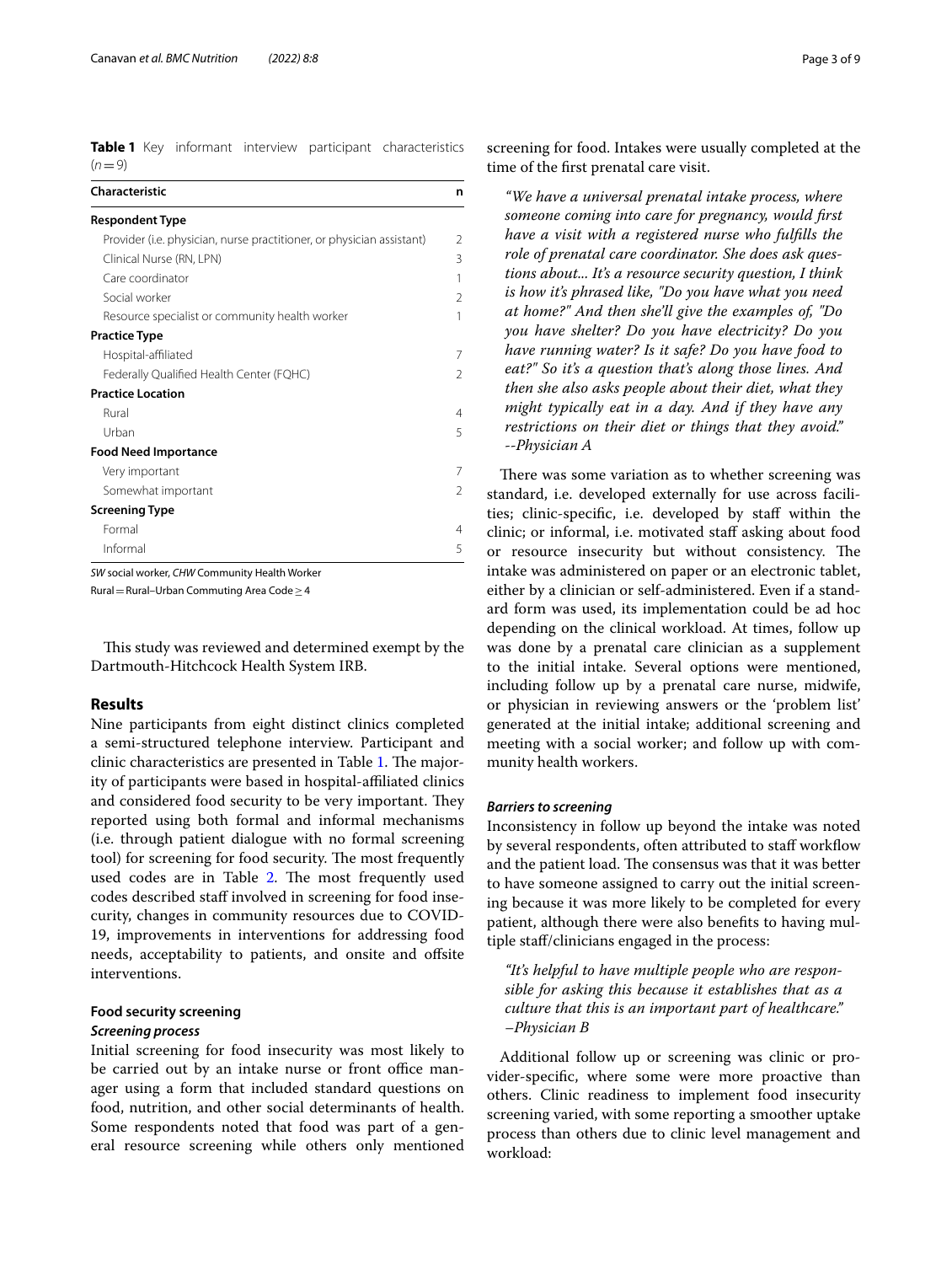# <span id="page-3-0"></span>**Table 2** Most frequently used codes

| Code/sub-code                      | <b>Description</b>                                                                                                                                                                                                               | Frequency |
|------------------------------------|----------------------------------------------------------------------------------------------------------------------------------------------------------------------------------------------------------------------------------|-----------|
| Screening                          |                                                                                                                                                                                                                                  |           |
| Tool                               | Which screening tool a practice uses                                                                                                                                                                                             | 15        |
| Staff                              | Staff members and clinicians involved in screening processes                                                                                                                                                                     | 28        |
| Workflow                           | The steps and workflow for screening                                                                                                                                                                                             | 18        |
| Method                             | How screening is performed (e.g. on paper or in an electronic health record)                                                                                                                                                     | 14        |
| Improvements                       | What changes the participant would make to the current screening processes                                                                                                                                                       | 16        |
| Intervention                       |                                                                                                                                                                                                                                  |           |
| Onsite Type                        | Types of onsite interventions, including internal referrals                                                                                                                                                                      | 22        |
| Offsite Type                       | Types of offsite interventions, including referrals to external organizations and state-sponsored interven-<br>tions (e.g. WIC, SNAP)                                                                                            | 24        |
| Workflow                           | The steps and workflow for interventions                                                                                                                                                                                         | 13        |
| Improvements                       | What changes the participant would make to the current interventions                                                                                                                                                             | 25        |
| Community                          |                                                                                                                                                                                                                                  |           |
| Type                               | Types of food resources available in the community                                                                                                                                                                               | 21        |
| <b>Patient needs and resources</b> |                                                                                                                                                                                                                                  |           |
| Transportation                     | Discussions of patient transportation in general                                                                                                                                                                                 | 20        |
| Acceptability                      | Acceptability to patients of discussing/addressing FI in healthcare settings                                                                                                                                                     | 24        |
| <b>Practice factors</b>            |                                                                                                                                                                                                                                  |           |
| Support needed                     | What support would be helpful to improve how practices address food insecurity (both screening and<br>interventions)                                                                                                             | 13        |
| COVID-19                           |                                                                                                                                                                                                                                  |           |
| Community                          | Discussions of changes in coordination with community partners during the pandemic; changes in<br>patient eligibility requirements for food resources at practice or community organizations; new or lost<br>community resources | 30        |
| Practice                           | How the pandemic has changed practice factors (e.g. staff roles or responsibilities, or communication)                                                                                                                           | 13        |

*"It's been at least 10 years that the clinic has had a prenatal care coordinator, nursing position… And I think it was not difcult to start because it philosophically aligned with the way the clinic is run. It's a very team-based, multidisciplinary clinic, so having a nurse intake coordinator, I don't think, was a heavy lift when they implemented that." --Physician A*

*"I think that they would be open to hearing about something like that, but I'm not sure that they would want to add something like another assessment onto the already long list of assessments that everyone is responsible for." --Social Worker A*

Perceived embarrassment and stigma associated with being food insecure, especially for patients who are already parents, was reported as a barrier to screening accurately for food insecurity.

*"I think some of them are not completely honest, you know, because they're ashamed, or, you know, they're worried that they can't provide food for the children that they may have, afraid that we might may call DCYF [Division for Children, Youth and Families] on them." –Clinical Nurse C*

# *Facilitators to screening*

Responses varied with some reporting better outcomes from face-to-face conversations rather than over the phone or on a tablet, especially if other social issues were present. In-person screening was also seen as being more helpful for asking follow up questions about the capacity of the woman or family to access and prepare food.

*"And how are they going to store that food? Are they living with a friend? Are they living out of a hotel? Do they have a refrigerator? I think there's just a lot of assessing that needs to go on in conjunction with food screening. Like, do you have a clean place to prepare the food? Should we be giving it by a food bank? Do you have the means to cook it? They may be living in a hotel and they only have a microwave." --Clinical Nurse A*

In terms of achieving honest perspectives, allowing for privacy during the intake (either one-on-one with a clinician or self-administered) and giving time to develop a trusting relationship with clinicians were seen as relevant factors for improving communication.

*"We fnd sometimes, the frst visit with the nurse that's their frst time here, you're just meeting the*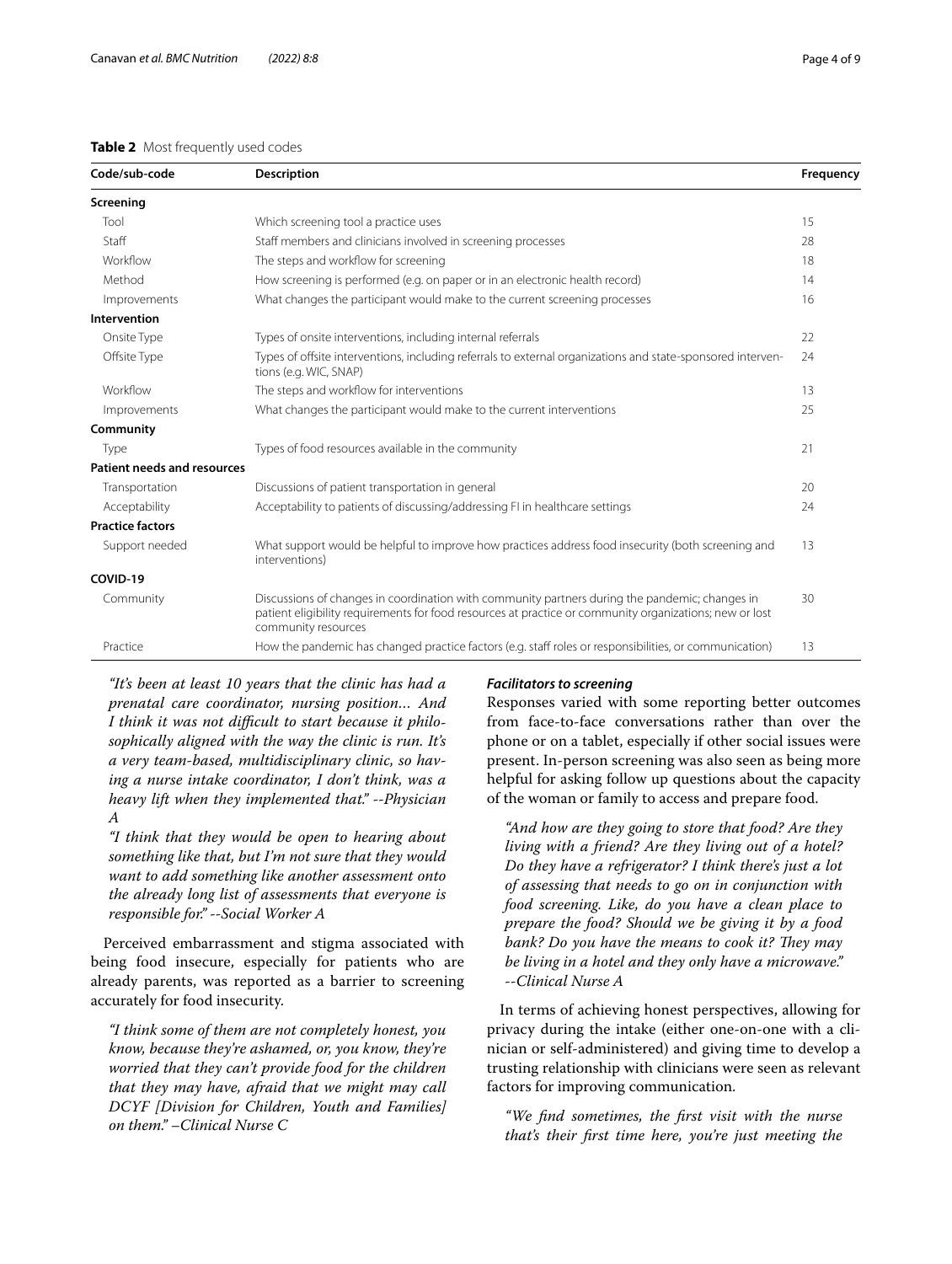*person for the frst time, it takes a little time to develop a relationship, have them feel comfortable. So they will see myself or the other nurse that works here and then they'll see the social worker and it's a couple weeks later … and then the provider will see all of that information. And then the provider will again ask, but she won't ask everything again. She'll just, if I identity that that woman has domestic violence or has no money for food, does not have resources in place, then she'll follow up again. So we're all trying to get the same information and making sure that the woman feels comfortable talking with us." --Clinical Nurse B*

Integration of food security with other social risk screening was generally seen as a helpful way to identify women with needs.

*"I do the ones for people that have a substance use history, even if that's just marijuana...so I pop in just to see how they're doing. And those are questions that I always ask, "Do you need diapers? Do you need food? Anything going on with housing?" All those questions are questions that all of us always ask people." --Social Worker A*

*"We're asking about food. We're also asking about personal safety, depression and housing stability. And to be perfectly honest, I think people are less self-conscious about answering questions about food than they are about the other things" --Social Worker B*

## **Areas for improvement in screening**

One consistent area of improvement noted by several respondents was more frequent screening throughout pregnancy. Additionally, improvements in screening tools and processes were desired, both for capturing more patients experiencing food insecurity and for ease of use and appropriate referral:

*"If somebody had sort of like a plug and play kind of program and was like, 'Use this questionnaire, identify these resources and refer to these resources, check in one week, three weeks and 12 weeks or whatever*.' Then I feel like that would be a lot easier *than trying to develop it from the ground up because to be honest with you the nurses and the physicians are not trained in this so much." --Physician B "I think having a very specifc screening tool would be helpful, to defne what severity is this? Is it a patient not having access to purchasing food, or what level of severity of that? Like, do they know where their next meal is coming from or, do they just not have enough funding to buy healthy food, or they're eating more* 

*processed food? I think if we could get into specifcally what the food needs are, it would be easier to refer them based of of that." --Clinical Nurse A*

Respondents also talked about more detailed assessments of food practices and dietary quality to identify specifc areas where more targeted interventions may be needed.

*"So it is one of the resources that we give out to patients when they're newly pregnant, is like this is what healthy eating looks like. It's a nice one that you hang up on the wall that has the food group, how much calcium they should be eating for their pregnancy. So it's a great reference to say like, from this food diagram or food pyramid, are you able to eat in all of these tiers? If they're stuck in the process green one, then we need to make a referral so that they can get, and protein and stuf like that." --Clinical Nurse A*

Clinic staf were hesitant to ask about food insecurity if they were not aware of what interventions were available for their patients. Respondents tied screening for food security to strong interventions that address patient needs once they are identifed.

*"But we've noticed that providers are a little more willing to engage with the social needs questions if they have some idea of what the patient is then going to navigate, to be able to get that need met." --Physician A*

# **Interventions for food insecurity** *Facilitators*

The primary means by which clinics addressed a food need was through an internal referral to a clinic-based resource specialist, social worker, or other clinician. Clinics benefted from having a clear referral process in place. In addition, some claimed they were better positioned to implement internal referrals because the clinic placed a greater value on food security as part of health care. For internal referrals to be successful, respondents emphasized the importance of a dedicated resource specialist at the clinic.

*"And if they need to fll out paperwork, she will help guide them and help fll that out with them, which is great, because I think half the time when you try to give a patient resources and make referral, I think the most intimidating part of that is them trying to fgure out how to self-navigate through that. And us we can go online and try and fgure out what that process is, but having that resource specialist, like she knows what the paperwork is, she knows who*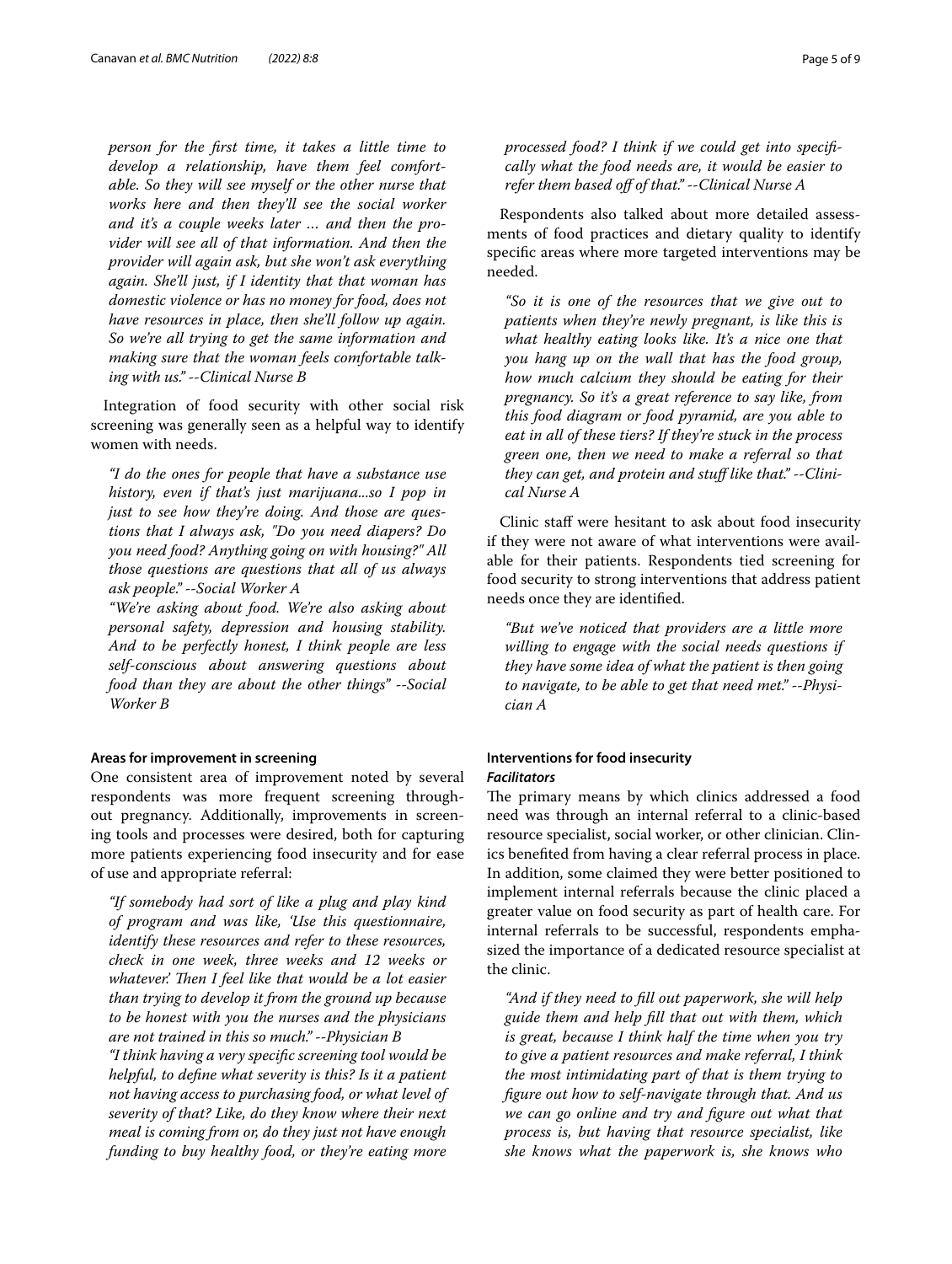*the point people are for that resource, and it's just super helpful to have her and know exactly what the process is. And patients are more likely to follow through with that if they have someone helping them through it. Otherwise, they know food banks are out there, but they don't know the 20 steps between knowing that they're there and actually getting food from them." --Clinical Nurse A*

Respondents also noted a desire to offer onsite food provision services. Providing food directly to pregnant people while at the clinic for an appointment can help to address urgent hunger needs and overcome transportation and accessibility barriers to community resources. Some clinics had services in place to provide food to patients, snacks during appointments, or cafeteria vouchers.

*"I mean I have had people say, we need meat and produce, because that's all we get at the food pantry are non-perishables and canned goods. So that's something that we're fortunate to be able to have milk, and sometimes eggs, and frozen meats, and stuf to give to people because they aren't able to get all that stuf a lot of times." --Social Worker A*

External referrals to community resources were another means by which clinics addressed food needs among pregnant patients. The most frequently cited resource for pregnant people was the Supplemental Nutrition Assistance Program for Women, Infants and Children (WIC). Clinics relied on easy referrals and strong relationships with WIC to help people access these benefts.

*"Actually, whether a woman identifed concerns about food or not, I would always make a referral to WIC, and for food stamps, and facilitate the initial appointments. Let's see. And I got to tell you, that of all the referrals that I made, that was the easiest referral. Tat was the smoothest referral that I was ever able to make to anybody because the WIC clinic had somebody who would answer the phone, schedule appointments, ask questions, and then follow up. So that was pretty seamless." --Social Worker B*

## *Barriers*

Respondents noted a need for more accessible services in the community, including better hours at local food shelves. Referrals were more efective when there were strong relationships in place between the clinic and the community organization. Respondents also commented on a need for better coordination between clinics and various community resources.

*"We have a ton of community resources and a lot of really well-meaning people and we all have the same goal of supporting these moms. We're trying really hard to get all of these resources together in a way where there isn't overlap or gaps. And the thing is that some of these resources are independent, some of them are church based, some of them are state supported, some of them are based on grants.*  If the grant goes away, they go away. Then we've got *the nonproft hospital. And so what we're fnding is there's a lot of bandwidth, there's a lot of goodwill. But we wonder about, is there a way that we could more efciently coordinate all of it?" --Physician B*

# *Patient‑level barriers*

Transportation was noted as a key barrier that should be addressed when making referrals to community services.

*"I just feel like once you ask about food insecurity, I* feel like from there, it will... There may be other *needs. 'Okay, then here's this food pantry.' And then it's like, 'Yeah, I understand the food pantry is there, but I don't know how to get there,' or 'I don't have internet.' I feel like there needs to be someone, like a case manager, being able to provide other supports and services as well." --Care Coordinator A*

Another barrier for patients was lack of awareness about available services. Respondents discussed having lists and information about community resources that could be shared with patients and a dedicated staf member who could maintain relationships with community partners and keep up to date about their services.

*"I think the biggest one is just them not knowing what's out there. Like a lot of them aren't aware that there are food pantries. There's so many like in the community that are near them that they don't even know exists. They don't know that they qualify for WIC or SNAP. So I think it's just like, there's not really a general knowledge of the resources that are out there for them. --Resource Specialist A*

Other barriers were related to communication challenges due to patient stress associated with the experience of food insecurity as well as cultural diferences leading to varied understandings of food insecurity between clinicians/staff and patients.

*"I think there's also the psychic challenge of always having to be aware that you have food insecurity. I think that it is depressing and it is exhausting and it is anxiety provoking. And I think that folks get to the point where they just don't want to think and talk about it. And I think that's hard too." --Physician B*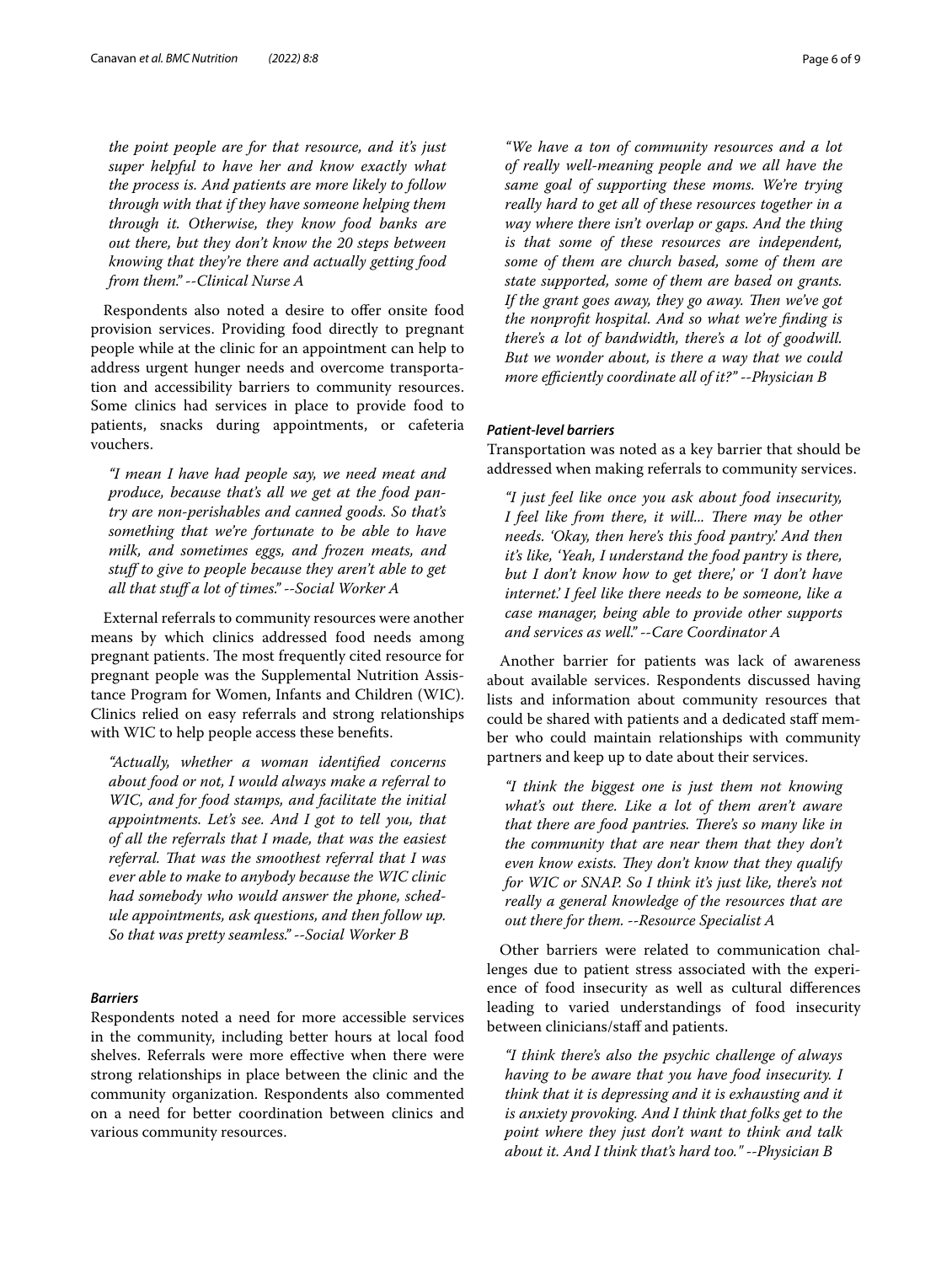"The only thing I could think of that could be a bar*rier is the women that come from a diferent country. If it's part of their culture not to really share information about that or language barrier, we could be missing some of that with them. It's hard for me to know if we are if they're not being forthcoming about it." --Clinical Nurse B*

# *Patient‑level facilitators*

In general, respondents felt that patients had a relatively high degree of acceptability for discussing food needs with their care team. They noted that patients generally felt comfortable asking for help when they needed it, especially when there was trust between staff and patients.

*"And I think that's where it comes in that my role is important because I'm the connection for them at the clinic. They see me and talk to me on a regular basis, so they're comfortable talking to me. And that goes for a lot of the other case managers too. If it's someone that they see on a regular basis, then that person is comfortable and has an easier time asking for support and knowing what's available. So again, it's the setting of our clinic just kind of lends itself toward that community friendly relationship, I guess." --Social Worker A*

Commitment at the clinic level and staff buy-in facilitated the process of screening and intervention. Clinics that recognized food insecurity as an important health issue for their patients were better able to develop trusting relationships with patients and address their needs.

*"I actually just really think it's the staf commitment and the team that works here really knows that it's important, nutrition is a very important part of pregnancy and promoting optimal outcomes for pregnancy and health families, so it's really just been a part of our program here since the beginning… It's a* very small office... and I think that patients feel *that and feel comfortable with us so they will reach out to myself or the social worker and say, 'I'm really struggling this month, I don't have money enough to get this or this or this.' So we will put them in the right direction, supplement with that gift card if we have to, but it's really just been part of our clinic and training here." --Clinical Nurse B*

# **Discussion**

We aimed to assess barriers and facilitators faced by prenatal care clinics in northern New England in addressing food insecurity among their patients and to identify opportunities to improve food security among this population. Although processes varied between clinics, all participants perceived food security as important for their patients and communities and discussed methods to identify and help patients experiencing food insecurity. The capacity to screen for and intervene on food insecurity was infuenced by several barriers and facilitators including whether standard screening tools were used, consistency of screening, availability of food distribution programs in the community, trusting relationships between providers and patients, and the value placed on food security within clinics. Interviews also identifed a variety of patient-level barriers such as lack of public and private transportation options and lack of information about community food resource availability, including location and hours of operation.

Only one participant reported the use of a specifc food security screening tool during prenatal care visits and the remainder used informal processes that were described as lacking consistency in how food insecurity was assessed, who conducted the screening, and the timing and frequency of screening. Those who used informal screening processes discussed interest in implementing more formal processes. Similar to our fndings, previous research has shown that a defned process for screening and referrals during well child care visits can improve access to community resources for families with young infants [\[22](#page-8-20)].

Interviewees also described variations in screening and intervention practices tied to the presence or absence of a social worker or resource specialist responsible for addressing social needs. The dedication of at least one key staff member was seen as a facilitator for addressing patient food needs by ensuring screening took place and that patients were appropriately connected to resources.

Participants also described the importance of the clinic's culture in terms of creating a supportive environment where providers can talk openly about food insecurity and patients feel comfortable discussing their needs and are willing to accept help. A supportive culture has several advantages: encouraging clinicians to follow up on identifed patient needs, promoting proactive knowledge of community resources, and establishing partnerships with community organizations, and helping patients to overcome perceived stigma and develop a shared understanding of healthy eating during pregnancy. Communication and trust were seen as important aspects of improving patient acceptability of food assistance.

Relationships between clinics and community organizations were also important, a fnding that is aligned with previous qualitative research exploring links between primary care and community organizations for improving food security [[23\]](#page-8-21).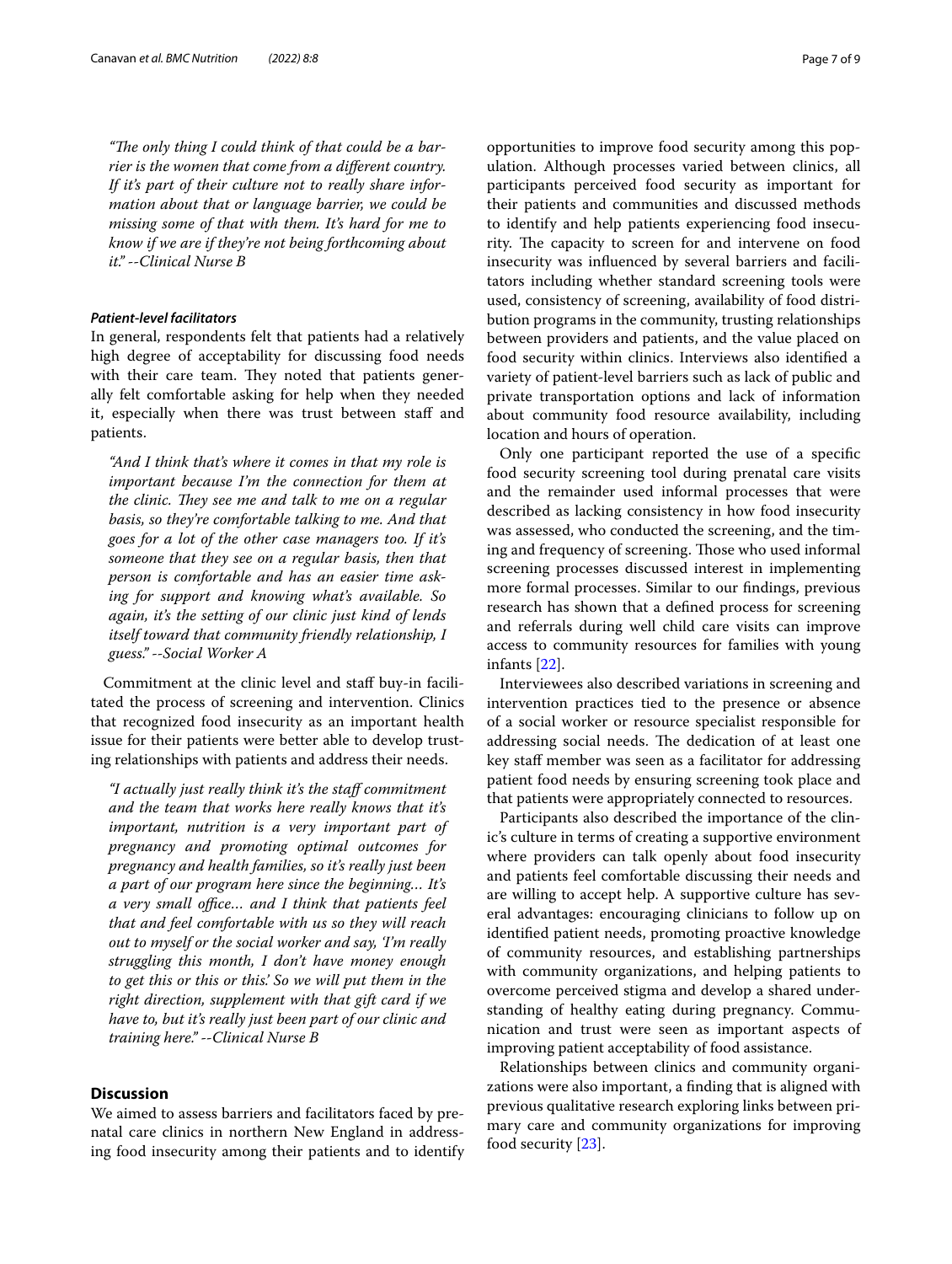#### **Recommendations**

We offer four recommendations to improve the capacity for identifying and addressing food insecurity among pregnant people in prenatal care settings. First, we recommend developing and implementing systematic processes within clinics. To avoid duplication of eforts and share implementation strategies, clinics could be engaged to develop or adapt processes through existing networks. This could include promotion of standard screening tools (e.g. the Hunger Vital sign two item food security screener [[24](#page-8-22)], assessment of dietary quality) and defining workflows for screening and referrals. Workflows should also address the frequency with which screening is conducted.

Second, participants indicated that a dedicated staf person who is responsible for following up on screening results and/or connecting patients with resources facilitates a clinic's ability to address food insecurity. This role could be filled by a social worker, community health worker, or other resource specialist; however, where resource constraints exist, other existing staff roles could be used. Responsibilities may include carrying out or following up on initial screening, offering onsite food and nutrition support, maintaining relationships with community partners, providing community resources lists, and making referrals. Although a dedicated staff person would be ideal, having multiple provider and staf roles involved in follow up can be helpful to ensure needs are fully met and to help create a supportive environment.

Third, the ability to offer onsite food support within the clinic can motivate care teams to discuss food needs, build trust with patients, address urgent needs, and remove transportation and other barriers to food access. Onsite support could be in the form of a preventive food pantry [\[25](#page-8-23)], shelf-stable food boxes, snacks available during appointments, and/or provision of supplemental items such as formula. Having a direct and immediate way to intervene can help engage patients in conversations about food needs, demonstrate the clinic's commitment and ability to help, and mitigate the stigma associated with seeking outside food assistance.

Finally, developing partnerships with community organizations can facilitate referrals to community resources. Strong partnerships can improve coordination between clinics and longer term food support ofered in the community, such as local SNAP and WIC offices, food pantries and other human service organizations. In addition, partnerships can help to raise awareness among both clinicians and patients about available food supports.

## **Limitations**

There are several limitations of this study. Our sample size was small and comprised of clinics already involved in perinatal quality improvement work (i.e. NNEPQIN members). Therefore, our results may not be generalizable to other geographic regions. In addition, our fndings are based on the perspectives of interview participants who may not have complete knowledge of community resources. Despite these limitations, this study is one of the frst to specifcally address food security within prenatal care settings, and to be conducted in a primarily rural setting. More research on best practices for food security screening and interventions within prenatal care clinics is needed, including research on the experiences of pregnant patients with food security screening and interventions during prenatal care.

# **Conclusion**

Prenatal care is an opportune setting to identify and address food insecurity among pregnant people. The use of informal processes for food security screening and interventions limits the capacity of the health system to address this important gap in perinatal health. Our fndings indicate that more systematic processes for screening and referrals and dedicated staf could improve the ability of prenatal care clinics to address food insecurity.

#### **Abbreviations**

FQHC: Federally Qualifed Health Center; NNEPQIN: Northern New England Perinatal Quality Improvement Network; WIC: Supplemental Nutrition Assistance Program for Women, Infants, and Children.

# **Supplementary Information**

The online version contains supplementary material available at [https://doi.](https://doi.org/10.1186/s40795-022-00499-7) [org/10.1186/s40795-022-00499-7](https://doi.org/10.1186/s40795-022-00499-7).

**Additional fle 1.** Semi-Structured Interview Guide

#### **Acknowledgements**

We would like to acknowledge the Northern New England Perinatal Quality Improvement Network and the clinicians who participated in this study.

#### **Authors' contributions**

AD, CRC, MAK, MB, and KEH conceptualized and designed the study. TD contributed to data collection and analysis. CRC drafted the manuscript. All authors critically reviewed and approved the manuscript.

#### **Funding**

This study was supported by a grant from the Hitchcock Foundation. MB was supported by the Dartmouth Northern New England Primary Care Research Network.

#### **Availability of data and materials**

The datasets generated and analysed during the current study are not publicly available due to privacy and confdentiality reasons but de-identifed data are available from the corresponding author on reasonable request.